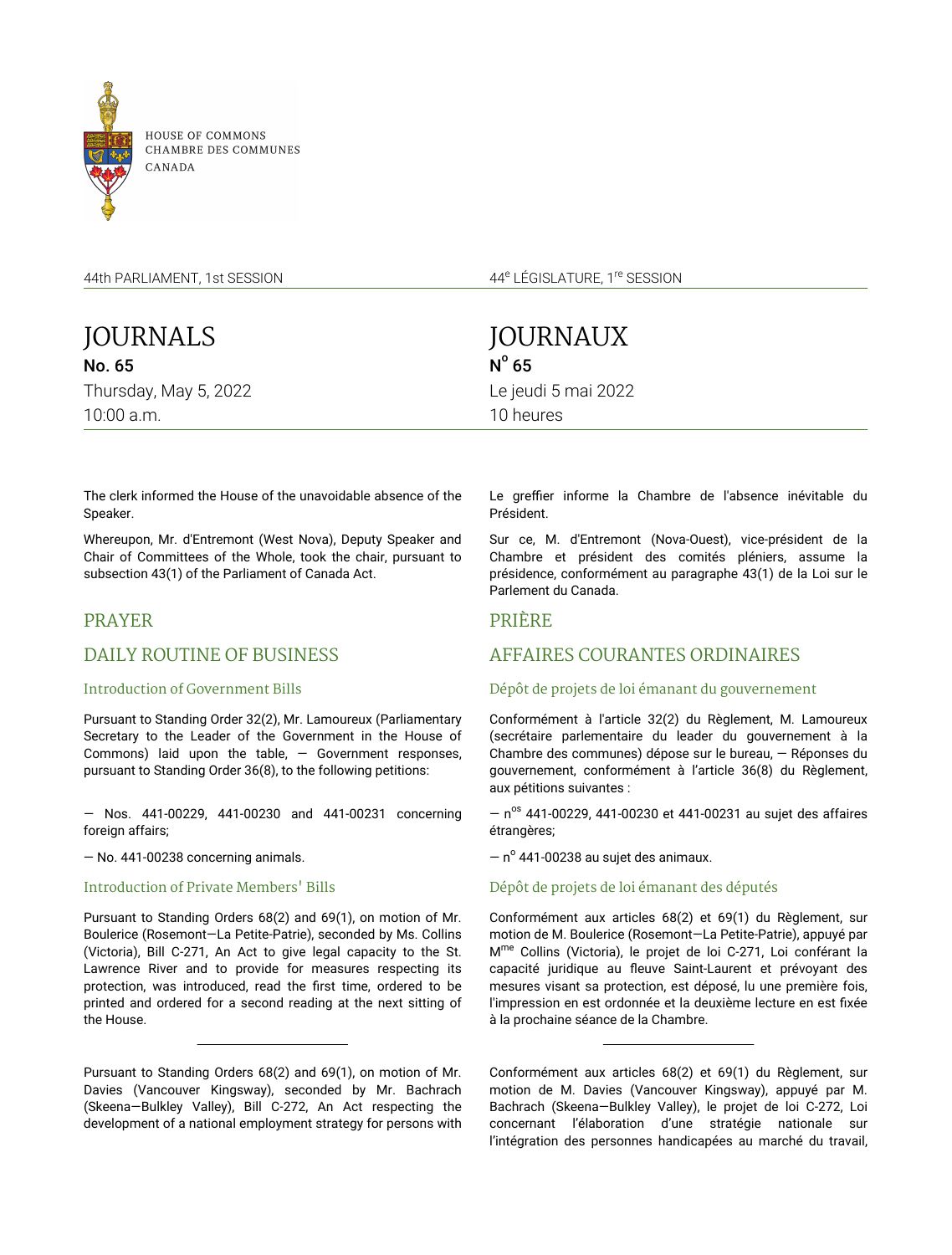disabilities, was introduced, read the first time, ordered to be printed and ordered for a second reading at the next sitting of the House.

### Motions

Mr. Brassard (Barrie—Innisfil), seconded by Mr. Kmiec (Calgary Shepard), moved,  $-$  That the third report of the Standing Committee on Access to Information, Privacy and Ethics, presented on Thursday, March 31, 2022, be concurred in. *(Concurrence in Committee Reports No. 7)*

#### Debate arose thereon.

Mr. Kurek (Battle River—Crowfoot), seconded by Mr. Kmiec (Calgary Shepard), moved the following amendment, — That the motion be amended by deleting all the words after the word "That" and substituting the following:

"the third report of the Standing Committee on Access to Information, Privacy and Ethics, presented on Thursday, March 31, 2022, be not now concurred in, but that it be recommitted to the committee for further consideration, provided that:

#### (a) the committee be instructed to

(i) make every effort possible to receive evidence from Ben Chin, Rick Theis and Amitpal Singh, the witnesses who did not comply with the House's order of Thursday, March 25, 2021, to appear before the committee,

(ii) consider further the concerns expressed in the report about the member for Waterloo's failure "in her obligation to be accurate with a committee",

(iii) report back within 60 sitting days; and

(b) the committee be empowered to order the attendance of the member for Waterloo, from time to time, as it sees fit.".

#### Debate arose thereon.

Mr. Lamoureux (Winnipeg North), seconded by Mr. van Koeverden (Milton), moved, — That the House do now proceed to the orders of the day.

The question was put on the motion and it was agreed to on the following division:

#### YEAS: 178, NAYS: 148

est déposé, lu une première fois, l'impression en est ordonnée et la deuxième lecture en est fixée à la prochaine séance de la Chambre.

### Motions

M. Brassard (Barrie—Innisfil), appuyé par M. Kmiec (Calgary Shepard), propose, — Que le troisième rapport du Comité permanent de l'accès à l'information, de la protection des renseignements personnels et de l'éthique, présenté le jeudi 31 mars 2022, soit agréé. *(Adoption de rapports de comités n<sup>o</sup> 7)*

#### Il s'élève un débat.

M. Kurek (Battle River—Crowfoot), appuyé par M. Kmiec (Calgary Shepard), propose l'amendement suivant, — Que la motion soit modifiée par substitution, aux mots suivant le mot « Que », de ce qui suit :

« le troisième rapport du Comité permanent de l'accès à l'information, de la protection des renseignements personnels et de l'éthique, présenté le jeudi 31 mars 2022, ne soit pas maintenant adopté, mais qu'il soit renvoyé au Comité pour un examen approfondi, pourvu que :

a) le Comité reçoive instruction

(i) de faire tout son possible pour recevoir les témoignages de Ben Chin, Rick Theis et Amitpal Singh, les témoins qui ne se sont pas conformés à l'ordre de la Chambre du jeudi 25 mars 2021 de comparaître devant le Comité,

(ii) d'examiner de plus près les préoccupations exprimées dans le rapport au sujet du manquement de la députée de Waterloo « à son obligation d'être précise avec un comité »,

(iii) de faire rapport d'ici 60 jours de séance;

b) le Comité soit habilité à ordonner la présence de la députée de Waterloo, de temps à autre, comme il l'entend. ».

### Il s'élève un débat.

M. Lamoureux (Winnipeg-Nord), appuyé par M. van Koeverden (Milton), propose, — Que la Chambre passe maintenant à l'ordre du jour.

La motion, mise aux voix, est agréée par le vote suivant :

### (Division No.  $78 -$  Vote n° 78)

#### POUR : 178, CONTRE : 148

#### YEAS — POUR

| Alghabra            | Ali               | Anand           | Anandasangaree |
|---------------------|-------------------|-----------------|----------------|
| Angus               | <b>Arseneault</b> | Arya            | Ashton         |
| <b>Atwin</b>        | <b>Bachrach</b>   | <b>Badawey</b>  | <b>Bains</b>   |
| <b>Baker</b>        | <b>Barron</b>     | <b>Battiste</b> | <b>Beech</b>   |
| Bendayan            | <b>Bennett</b>    | <b>Bibeau</b>   | <b>Bittle</b>  |
| <b>Blaikie</b>      | <b>Blair</b>      | <b>Blaney</b>   | <b>Blois</b>   |
| <b>Boissonnault</b> | <b>Boulerice</b>  | <b>Bradford</b> | <b>Brière</b>  |
| Cannings            | Carr              | Casey           | <b>Chagger</b> |
| Chahal              | Champagne         | <b>Chatel</b>   | Chen           |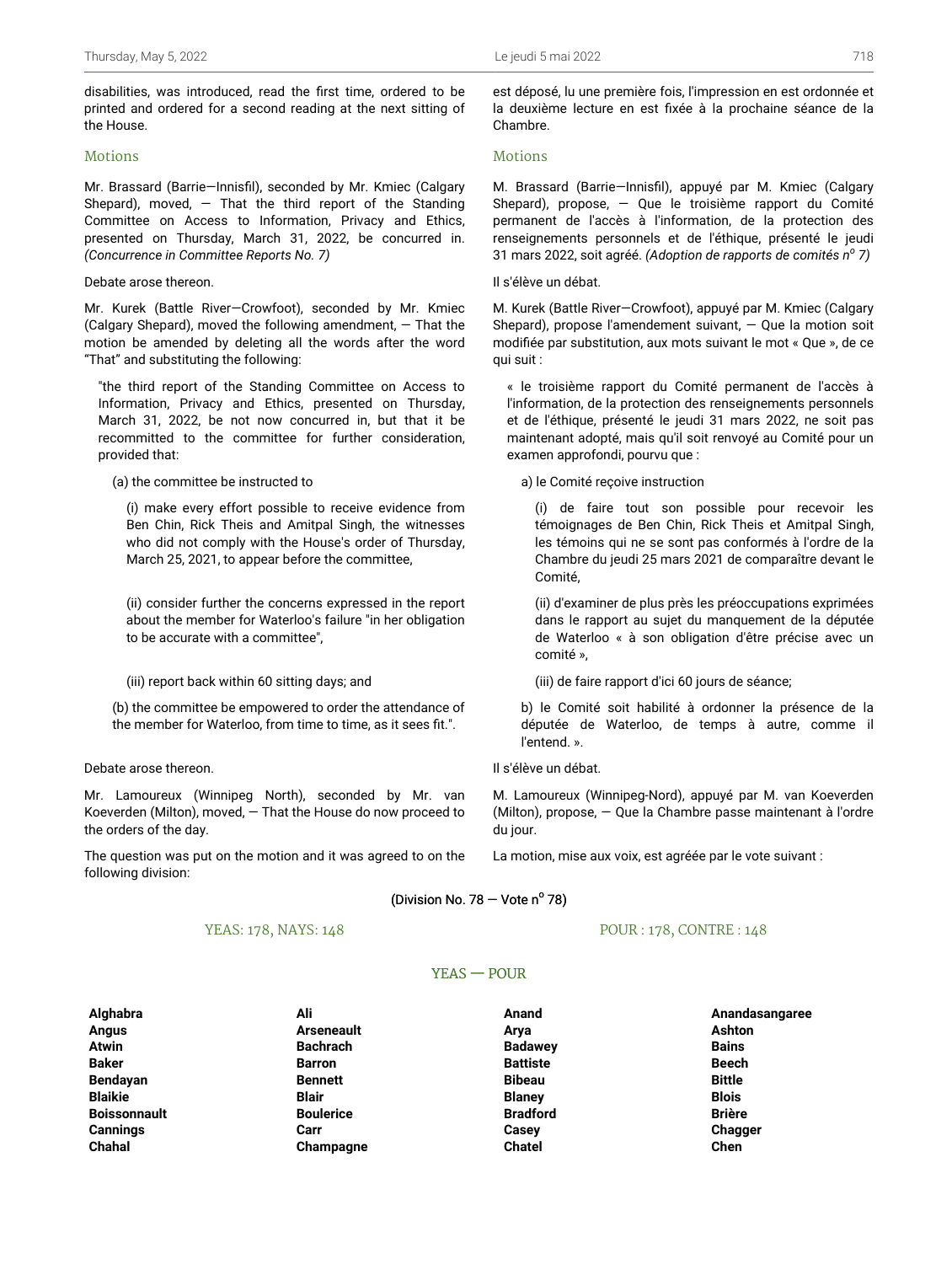| Thursday, May 5, 2022       |                                                | Le jeudi 5 mai 2022         |                        |
|-----------------------------|------------------------------------------------|-----------------------------|------------------------|
| Chiang                      | <b>Collins (Hamilton East-Stoney</b><br>Creek) | <b>Collins (Victoria)</b>   | <b>Cormier</b>         |
| Coteau                      | <b>Dabrusin</b>                                | <b>Damoff</b>               | <b>Davies</b>          |
| <b>Desjarlais</b>           | <b>Dhaliwal</b>                                | <b>Dhillon</b>              | <b>Diab</b>            |
| <b>Dong</b>                 | <b>Drouin</b>                                  | <b>Dubourg</b>              | <b>Duclos</b>          |
| <b>Duguid</b>               | <b>Duncan (Etobicoke North)</b>                | <b>Dzerowicz</b>            | <b>El-Khoury</b>       |
| <b>Erskine-Smith</b>        | <b>Fergus</b>                                  | <b>Fillmore</b>             | <b>Fisher</b>          |
| <b>Fonseca</b>              | <b>Fortier</b>                                 | <b>Fragiskatos</b>          | <b>Freeland</b>        |
| Gaheer                      | Garneau                                        | Garrison                    | Gazan                  |
| Gerretsen                   | <b>Gould</b>                                   | Green                       | Guilbeault             |
| Hajdu                       | <b>Hanley</b>                                  | Hardie                      | Hepfner                |
| <b>Holland</b>              | Housefather                                    | <b>Hughes</b>               | <b>Hussen</b>          |
| <b>Hutchings</b>            | lacono                                         | <b>Idlout</b>               | len                    |
| Jaczek                      | <b>Johns</b>                                   | Joly                        | <b>Jones</b>           |
| Jowhari                     | <b>Julian</b>                                  | Kayabaga                    | <b>Kelloway</b>        |
| Khera                       | <b>Koutrakis</b>                               | Kusmierczyk                 | Kwan                   |
| Lalonde                     | Lambropoulos                                   | Lametti                     | <b>Lamoureux</b>       |
| Lapointe                    | Lattanzio                                      | Lauzon                      | <b>LeBlanc</b>         |
| Lebouthillier               | Lightbound                                     | Long                        | Longfield              |
| Louis (Kitchener-Conestoga) | <b>MacAulay (Cardigan)</b>                     | <b>MacDonald (Malpeque)</b> | <b>MacGregor</b>       |
| <b>MacKinnon (Gatineau)</b> | <b>Maloney</b>                                 | <b>Martinez Ferrada</b>     | Masse                  |
| <b>Mathyssen</b>            | May (Cambridge)                                | <b>McDonald (Avalon)</b>    | <b>McGuinty</b>        |
| <b>McKay</b>                | McKinnon (Coquitlam-Port<br>Coquitlam)         | <b>McLeod</b>               | <b>McPherson</b>       |
| Mendès                      | <b>Mendicino</b>                               | <b>Miao</b>                 | <b>Miller</b>          |
| <b>Morrice</b>              | <b>Morrissey</b>                               | <b>Murray</b>               | <b>Naqvi</b>           |
| <b>Ng</b>                   | <b>Noormohamed</b>                             | O'Connell                   | Oliphant               |
| O'Regan                     | <b>Petitpas Taylor</b>                         | Powlowski                   | Qualtrough             |
| <b>Robillard</b>            | <b>Rogers</b>                                  | Romanado                    | <b>Sahota</b>          |
| Sajjan                      | <b>Saks</b>                                    | <b>Samson</b>               | Sarai                  |
| Scarpaleggia                | <b>Schiefke</b>                                | Serré                       | Saro                   |
| <b>Shanahan</b>             | <b>Sheehan</b>                                 | Sidhu (Brampton East)       | Sidhu (Brampton South) |
| Singh                       | <b>Sorbara</b>                                 | Spengemann                  | St-Onge                |
| <b>Sudds</b>                | Tassi                                          | <b>Taylor Roy</b>           | <b>Thompson</b>        |
| <b>Trudeau</b>              | <b>Turnbull</b>                                | Valdez                      | Van Bynen              |
| van Koeverden               | Vandal                                         | Vandenbeld                  | <b>Virani</b>          |
| Weiler                      | <b>Wilkinson</b>                               | Yip                         | Zahid                  |
| Zarrillo                    | Zuberi – 178                                   |                             |                        |

## NAYS — CONTRE

**Aboultaif Aitchison Albas Allison Arnold Baldinelli Barlow Barrett Barsalou-Duval Beaulieu Benzen Bergen Bergeron Berthold Bérubé Bezan Blanchet Blanchette-Joncas Block Bragdon Brassard Brock Brunelle-Duceppe Calkins Caputo Carrie Chabot Chambers Champoux Chong Cooper Dalton Dancho Davidson DeBellefeuille Deltell Desbiens Desilets Doherty Dowdall Dreeshen Duncan (Stormont—Dundas— South Glengarry) Ellis Epp Falk (Battlefords—Lloydminster) Falk (Provencher) Fast Ferreri Findlay Fortin Gallant Garon Gaudreau Généreux Genuis Gill Gladu Godin Goodridge Gourde Gray Hoback Jeneroux Kelly Kitchen Kmiec Kram Kramp-Neuman Kurek Kusie Lake Lantsman Larouche Lawrence Lehoux Lemire Lewis (Essex) Lewis (Haldimand—Norfolk) Liepert Lloyd Lobb MacKenzie Maguire Martel May (Saanich—Gulf Islands) Mazier McCauley (Edmonton West) McLean**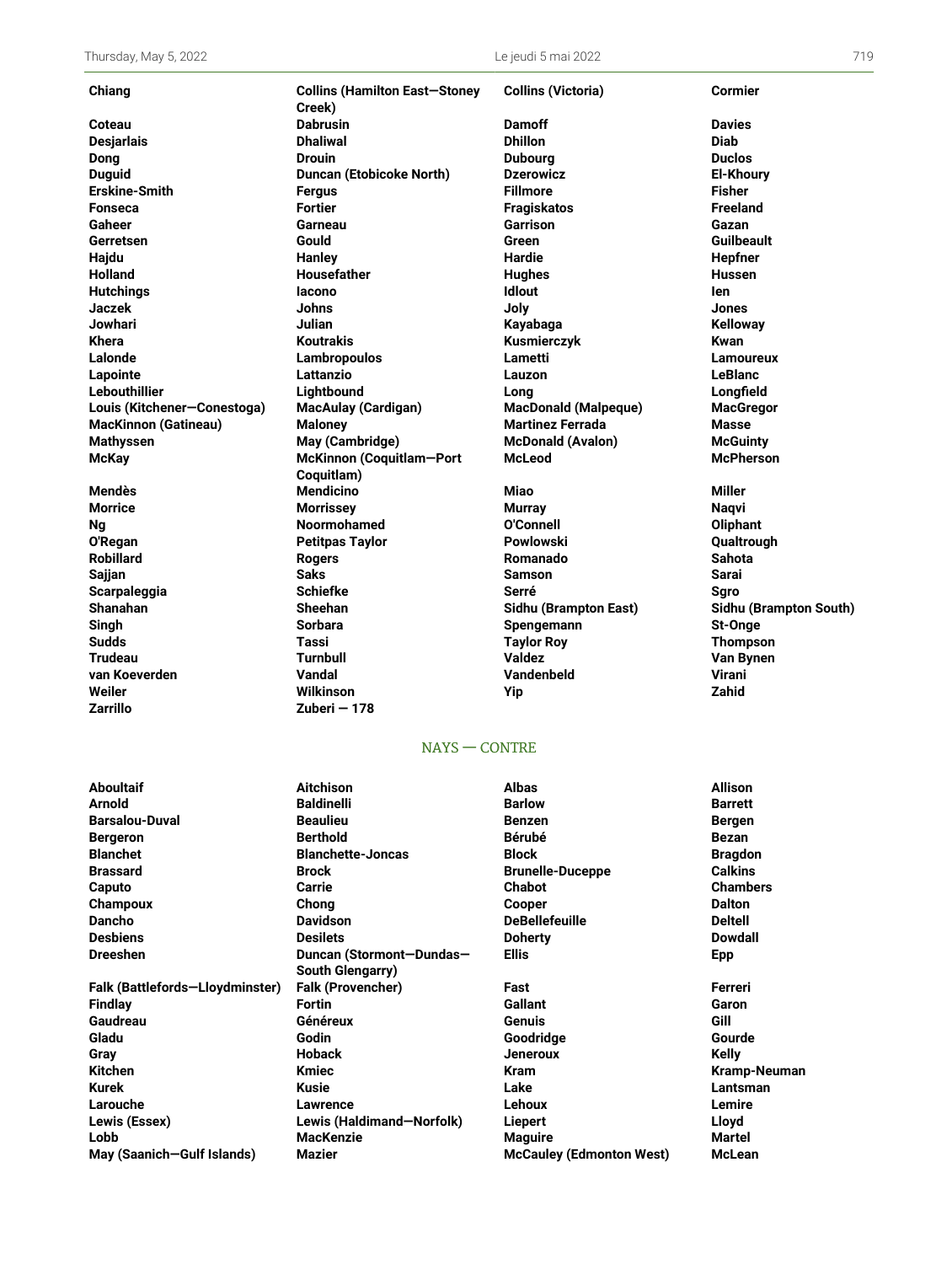| Melillo         | <b>Michaud</b>  | <b>Moore</b>     | <b>Morantz</b>       |
|-----------------|-----------------|------------------|----------------------|
| Morrison        | Motz            | <b>Muys</b>      | <b>Normandin</b>     |
| O'Toole         | <b>Patzer</b>   | Paul-Hus         | Pauzé                |
| Perkins         | Perron          | <b>Plamondon</b> | <b>Poilievre</b>     |
| Rayes           | Redekopp        | <b>Reid</b>      | <b>Rempel Garner</b> |
| Richards        | <b>Roberts</b>  | Rood             | <b>Ruff</b>          |
| Savard-Tremblay | <b>Scheer</b>   | <b>Schmale</b>   | <b>Seeback</b>       |
| Shields         | <b>Shipley</b>  | <b>Simard</b>    | Sinclair-Desgagné    |
| Small           | <b>Soroka</b>   | <b>Steinley</b>  | <b>Ste-Marie</b>     |
| Stewart         | <b>Stubbs</b>   | <b>Thériault</b> | <b>Therrien</b>      |
| Thomas          | <b>Tochor</b>   | <b>Tolmie</b>    | Trudel               |
| Uppal           | Van Popta       | Vecchio          | <b>Vidal</b>         |
| Vien            | Vignola         | <b>Villemure</b> | Vis                  |
| Vuong           | Wagantall       | Warkentin        | Waugh                |
| Webber          | <b>Williams</b> | Williamson       | $Zimmer - 148$       |

#### PAIRED — PAIRÉS

#### Nil—Aucun

## GOVERNMENT ORDERS

The House resumed consideration of the motion of Ms. Freeland (Deputy Prime Minister and Minister of Finance), seconded by Mr. Blair (President of the Queen's Privy Council for Canada and Minister of Emergency Preparedness), — That Bill C-19, An Act to implement certain provisions of the budget tabled in Parliament on April 7, 2022 and other measures, be now read a second time and referred to the Standing Committee on Finance;

And of the amendment of Mr. Fast (Abbotsford), seconded by Mr. Albas (Central Okanagan—Similkameen—Nicola), — That the motion be amended by deleting all the words after the word "That" and substituting the following:

"the House decline to give second reading to Bill C-19, An Act to implement certain provisions of the budget tabled in Parliament on April 7, 2022 and other measures, since the bill fails, among other things, to address inflation, provide tax relief for Canadians and take immediate action to increase housing supply.".

#### The debate continued.

Mr. Vis (Mission—Matsqui—Fraser Canyon), seconded by Mr. Williams (Bay of Quinte), moved the following subamendment, — That the amendment be amended by adding the following:

", and fails to combat tax evasion.".

Debate arose thereon.

## STATEMENTS BY MEMBERS

Pursuant to Standing Order 31, members made statements.

### ORAL QUESTIONS

Pursuant to Standing Order 30(5), the House proceeded to Oral Questions.

# ORDRES ÉMANANT DU GOUVERNEMENT

La Chambre reprend l'étude de la motion de M<sup>me</sup> Freeland (vicepremière ministre et ministre des Finances), appuyée par M. Blair (président du Conseil privé de la Reine pour le Canada et ministre de la Protection civile), — Que le projet de loi C-19, Loi portant exécution de certaines dispositions du budget déposé au Parlement le 7 avril 2022 et mettant en œuvre d'autres mesures, soit maintenant lu une deuxième fois et renvoyé au Comité permanent des finances;

Et de l'amendement de M. Fast (Abbotsford), appuyé par M. Albas (Central Okanagan—Similkameen—Nicola), — Que la motion soit modifiée par substitution, aux mots suivant le mot « Que », de ce qui suit :

« la Chambre refuse de donner deuxième lecture au projet de loi C-19, Loi portant exécution de certaines dispositions du budget déposé au Parlement le 7 avril 2022 et mettant en œuvre d'autres mesures, car il ne parvient pas, entre autres, à lutter contre l'inflation, fournir un allègement fiscal aux Canadiens et agir immédiatement pour augmenter l'offre de logements. ».

#### Le débat se poursuit.

M. Vis (Mission—Matsqui—Fraser Canyon), appuyé par M. Williams (Baie de Quinte), propose le sous-amendement suivant, — Que l'amendement soit modifié par adjonction de ce qui suit :

« , et ne parvient pas à combattre l'évasion fiscale. ».

Il s'élève un débat.

# DÉCLARATIONS DE DÉPUTÉS

Conformément à l'article 31 du Règlement, des députés font des déclarations.

### QUESTIONS ORALES

Conformément à l'article 30(5) du Règlement, la Chambre procède à la période de questions orales.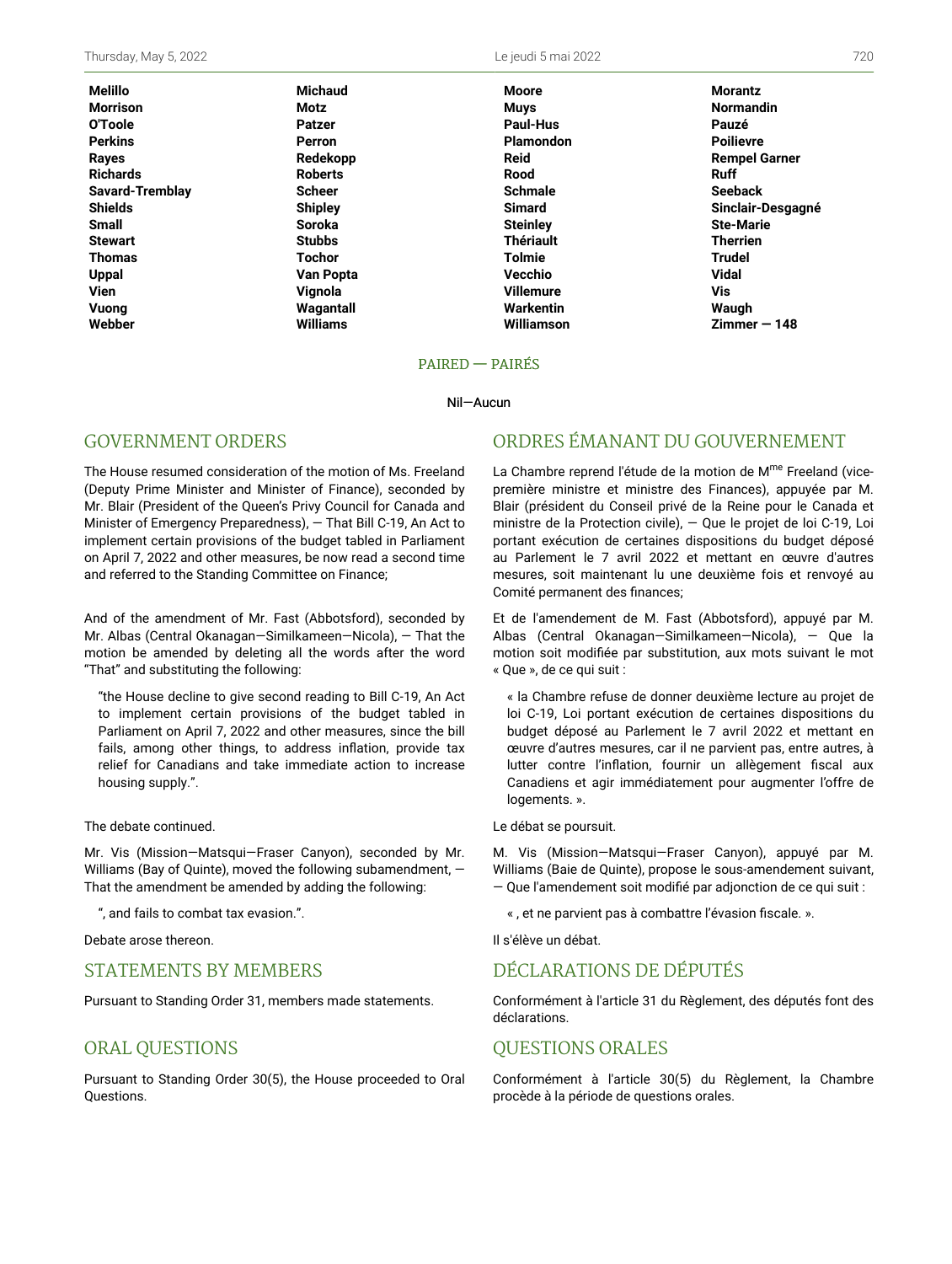# MOTIONS

By unanimous consent, it was resolved,  $-$  That, given that:

(i) grassroots actions are taking place today at the local, regional, national and international levels in recognition of the National Day of Awareness for Missing and Murdered Indigenous Women and Girls,

(ii) Indigenous women and girls still face unacceptable and rising rates of violence, with 56% of Indigenous women having experienced physical assault and 46% having experienced sexual assault, 64% of First Nations and 65% of Métis women having experienced violent victimization, 42% of Indigenous women having experienced physical or sexual abuse during childhood, and Indigenous women being at least 4.5 times more likely to be murdered than non-indigenous women,

(iii) we have witnessed decades of insufficient action from all levels of government to address this crisis with the urgency it deserves,

the House call on the government to:

(a) immediately implement Call for Justice 3.2 of the National Inquiry into Missing and Murdered Indigenous Women and Girls;

(b) provide adequate, stable, equitable, and ongoing funding for Indigenous-centred and community-based health and wellness services that are accessible and culturally appropriate; and

(c) meet the health and wellness needs of Indigenous women, girls, and 2SLGBTQQIA+ people.

By unanimous consent, it was resolved,  $-$  That, whereas Vladimir Kara-Murza, a trusted leader in the Russian human rights and democracy movement, was unjustly arrested by the Putin regime for having the temerity of telling the truth, and whereas Vladimir Kara-Murza has been poisoned twice, and has been arrested, jailed, and could soon face up to a decade or more in prison if found guilty of telling the truth, therefore, the House call for:

- (a) the immediate release of Vladimir Kara-Murza, and all other Russian prisoners of conscience;
- (b) the immediate release of Alexei Navalny; and

(c) the immediate cessation of hostilities in Ukraine, and the unilateral withdrawal of Russian troops.

# REQUESTS FOR EXTENSION OF SITTING **HOURS**

Pursuant to order made Monday, May 2, 2022, Mr. Holland (Leader of the Government in the House of Commons) requested that the ordinary hour of daily adjournment on Wednesday, May 11, 2022, be 12:00 a.m. and this request was deemed adopted.

## MOTIONS

Du consentement unanime, il est résolu, — Que, étant donné que :

(i) des actions populaires se déroulent aujourd'hui à l'échelle locale, régionale, nationale et internationale pour souligner la Journée nationale de sensibilisation à la situation des femmes et des filles autochtones disparues et assassinées,

(ii) les femmes et les filles autochtones sont toujours touchées par des taux de violence inacceptables qui ne cessent d'augmenter : 56 % des femmes autochtones ont été victimes d'agressions physiques et 46 % ont été victimes d'agressions sexuelles, 64 % des femmes des Premières Nations et 65 % des femmes métisses ont été victimes de violence, 42 % des femmes autochtones ont subi des violences physiques ou sexuelles pendant l'enfance, et les femmes autochtones sont au moins 4,5 fois plus susceptibles d'être assassinées que les femmes non autochtones,

(iii) depuis des décennies, nous sommes témoins de l'inaction de tous les ordres de gouvernement, qui négligent de résoudre cette crise avec l'urgence qui s'impose,

la Chambre demande au gouvernement de :

a) mettre en œuvre immédiatement l'appel à la justice 3.2 de l'Enquête nationale sur les femmes et les filles autochtones disparues et assassinées;

b) fournir un financement adéquat, stable, équitable et continu aux services de santé et de bien-être communautaires destinés aux Autochtones, afin que ces services soient accessibles et adaptés à la culture;

c) répondre aux besoins des femmes, des filles et des personnes 2ELGBTQQIA+ autochtones sur le plan de la santé et du bien-être.

Du consentement unanime, il est résolu, — Que, attendu que le régime de Vladimir Poutine a injustement arrêté Vladimir Kara-Murza, un leader estimé du mouvement russe pour la démocratie et les droits de la personne, parce qu'il a osé dire la vérité et attendu que Vladimir Kara-Murza a été empoisonné deux fois et a été arrêté, emprisonné et qu'il pourrait bientôt faire face à une décennie ou plus de prison s'il est reconnu coupable d'avoir dit la vérité, par conséquent, la Chambre demande :

- a) la libération immédiate de Vladimir Kara-Murza et de tous les autres prisonniers d'opinion russes;
- b) la libération immédiate d'Alexeï Navalny;

c) la suspension immédiate des hostilités en Ukraine et le retrait unilatéral des forces armées russes.

# DEMANDES DE PROLONGATION DES HEURES DE SÉANCE

Conformément à l'ordre adopté le lundi 2 mai 2022, M. Holland (leader du gouvernement à la Chambre des communes) demande que l'heure ordinaire de l'ajournement quotidien le mercredi 11 mai 2022 soit minuit et cette demande est réputée adoptée.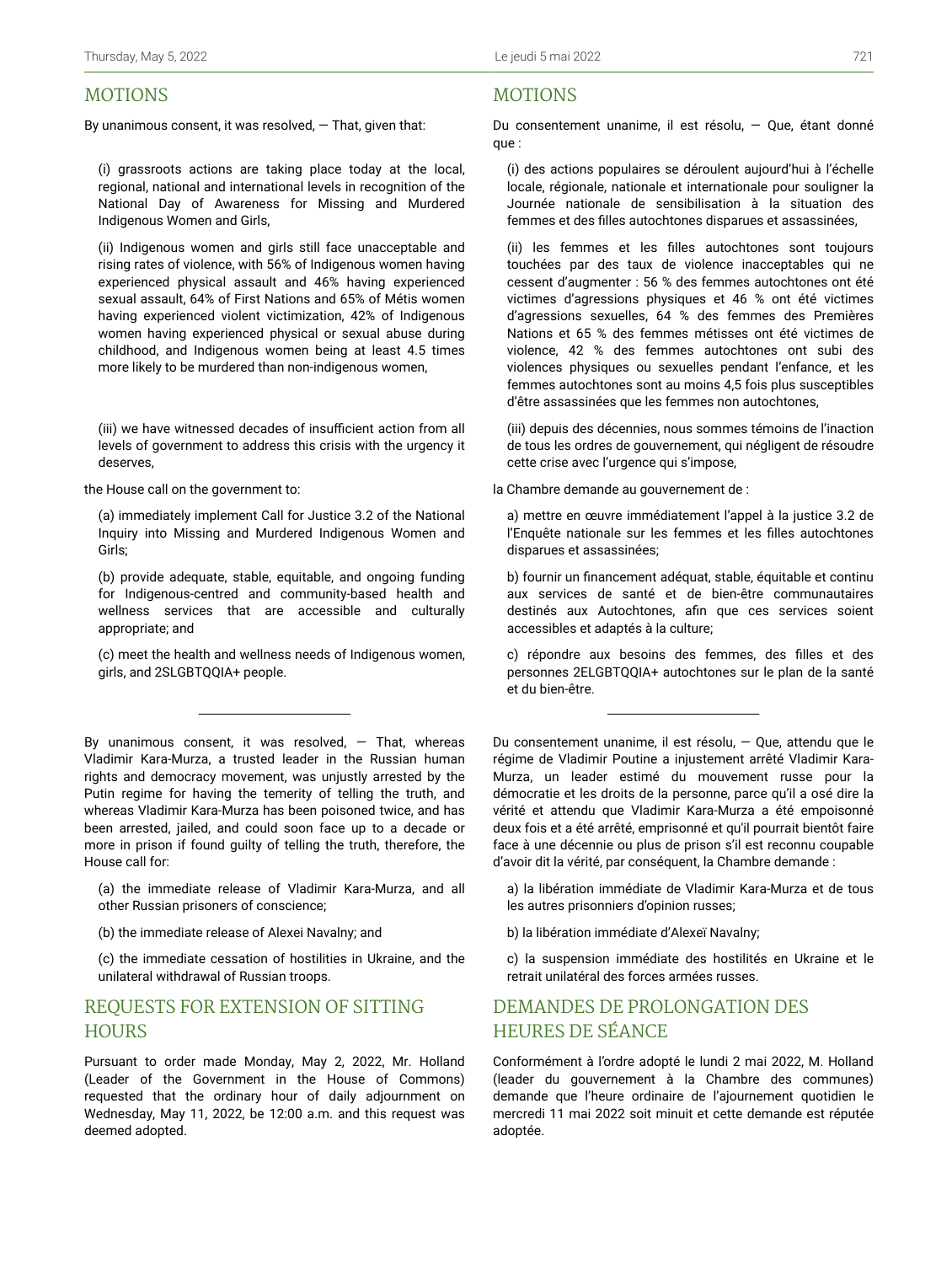# GOVERNMENT ORDERS

The House resumed consideration of the motion of Mr. Rodriguez (Minister of Canadian Heritage), seconded by Ms. Khera (Minister of Seniors), — That Bill C-11, An Act to amend the Broadcasting Act and to make related and consequential amendments to other Acts, be now read a second time and referred to the Standing Committee on Canadian Heritage.

### The debate continued.

Ms. Rempel Garner (Calgary Nose Hill), seconded by Mr. Deltell (Louis-Saint-Laurent), moved the following amendment, — That the motion be amended by deleting all the words afler the word "That" and substituting the following:

"Bill C-11, An Act to amend the Broadcasting Act and to make related and consequential amendments to other Acts, be not now read a second time but that the order be discharged, the bill withdrawn and the subject matter thereof referred to the Standing Committee on Canadian Heritage.".

#### Debate arose thereon.

Mr. Patzer (Cypress Hills—Grasslands), seconded by Mr. Kitchen (Souris—Moose Mountain), moved the following subamendment, — That the amendment be amended by adding the following:

"; and that the committee report back no later than 10 sitting days following the adoption of this motion.".

Debate arose thereon.

# PRIVATE MEMBERS' BUSINESS

At 5:30 p.m., pursuant to Standing Order 30(6), the House proceeded to the consideration of Private Members' Business.

The order was read for the second reading and reference to the Standing Committee on Finance of Bill C-237, An Act to amend the Federal-Provincial Fiscal Arrangements Act and the Canada Health Act.

Mr. Plamondon (Bécancour—Nicolet—Saurel), seconded by Ms. Larouche (Shefford), moved,  $-$  That the bill be now read a second time and referred to the Standing Committee on Finance.

Debate arose thereon.

Pursuant to Standing Order 93(1), the order was dropped to the bottom of the order of precedence on the Order Paper.

# RETURNS AND REPORTS DEPOSITED WITH THE CLERK OF THE HOUSE

Pursuant to Standing Order 32(1), papers deposited with the Clerk of the House were laid upon the table as follows:

 $-$  by the Speaker  $-$  Costing note from the Parliamentary Budget Officer on Bill C-19, pursuant to the Parliament of Canada Act, R.S. 1985, c. P-1, sbs. 79.2(2). — Sessional Paper No. 8560-441-1119-35. (*Pursuant to Standing Order 32(5), permanently referred to the Standing Committee on Finance*)

# ORDRES ÉMANANT DU GOUVERNEMENT

La Chambre reprend l'étude de la motion de M. Rodriguez (ministre du Patrimoine canadien), appuyé par M<sup>me</sup> Khera (ministre des Aînés), — Que le projet de loi C-11, Loi modifiant la Loi sur la radiodiffusion et apportant des modifications connexes et corrélatives à d'autres lois, soit maintenant lu une deuxième fois et renvoyé au Comité permanent du patrimoine canadien.

Le débat se poursuit.

M<sup>me</sup> Rempel Garner (Calgary Nose Hill), appuyée par M. Deltell (Louis-Saint-Laurent), propose l'amendement suivant, — Que la motion soit modifiée par substitution, aux mots suivant le mot « Que », de ce qui suit :

« le projet de loi C-11, Loi modifiant la Loi sur la radiodiffusion et apportant des modifications connexes et corrélatives à d'autres lois, ne soit pas maintenant lu une deuxième fois mais que l'ordre soit révoqué, le projet de loi retiré et l'objet renvoyé au Comité permanent du patrimoine canadien. ».

Il s'élève un débat.

M. Patzer (Cypress Hills—Grasslands), appuyé par M. Kitchen (Souris—Moose Mountain), propose le sous-amendement suivant, — Que l'amendement soit modifié par adjonction de ce qui suit :

« ; que le Comité présente son rapport au plus tard 10 jours de séance après l'adoption de la présente motion. ».

Il s'élève un débat.

# AFFAIRES ÉMANANT DES DÉPUTÉS

À 17 h 30, conformément à l'article 30(6) du Règlement, la Chambre aborde l'étude des affaires émanant des députés.

Il est donné lecture de l'ordre portant deuxième lecture et renvoi au Comité permanent des finances du projet de loi C-237, Loi modifiant la Loi sur les arrangements fiscaux entre le gouvernement fédéral et les provinces et la Loi canadienne sur la santé.

M. Plamondon (Bécancour–Nicolet–Saurel), appuyé par M<sup>me</sup> Larouche (Shefford), propose, — Que le projet de loi soit maintenant lu une deuxième fois et renvoyé au Comité permanent des finances.

Il s'élève un débat.

Conformément à l'article 93(1) du Règlement, l'ordre est reporté au bas de l'ordre de priorité au Feuilleton.

# ÉTATS ET RAPPORTS DÉPOSÉS AUPRÈS DU GREFFIER DE LA CHAMBRE

Conformément à l'article 32(1) du Règlement, des documents remis au greffier de la Chambre sont déposés sur le bureau de la Chambre comme suit :

— par le Président — Note du directeur parlementaire du budget sur l'évaluation du coût du projet de loi C-19, conformément à la Loi sur le Parlement du Canada, L.R. 1985, ch. P-1, par. 79.2(2). Document parlementaire n° 8560-441-1119-35. (*Conformément à l'article 32(5) du Règlement, renvoi en permanence au Comité permanent des finances*)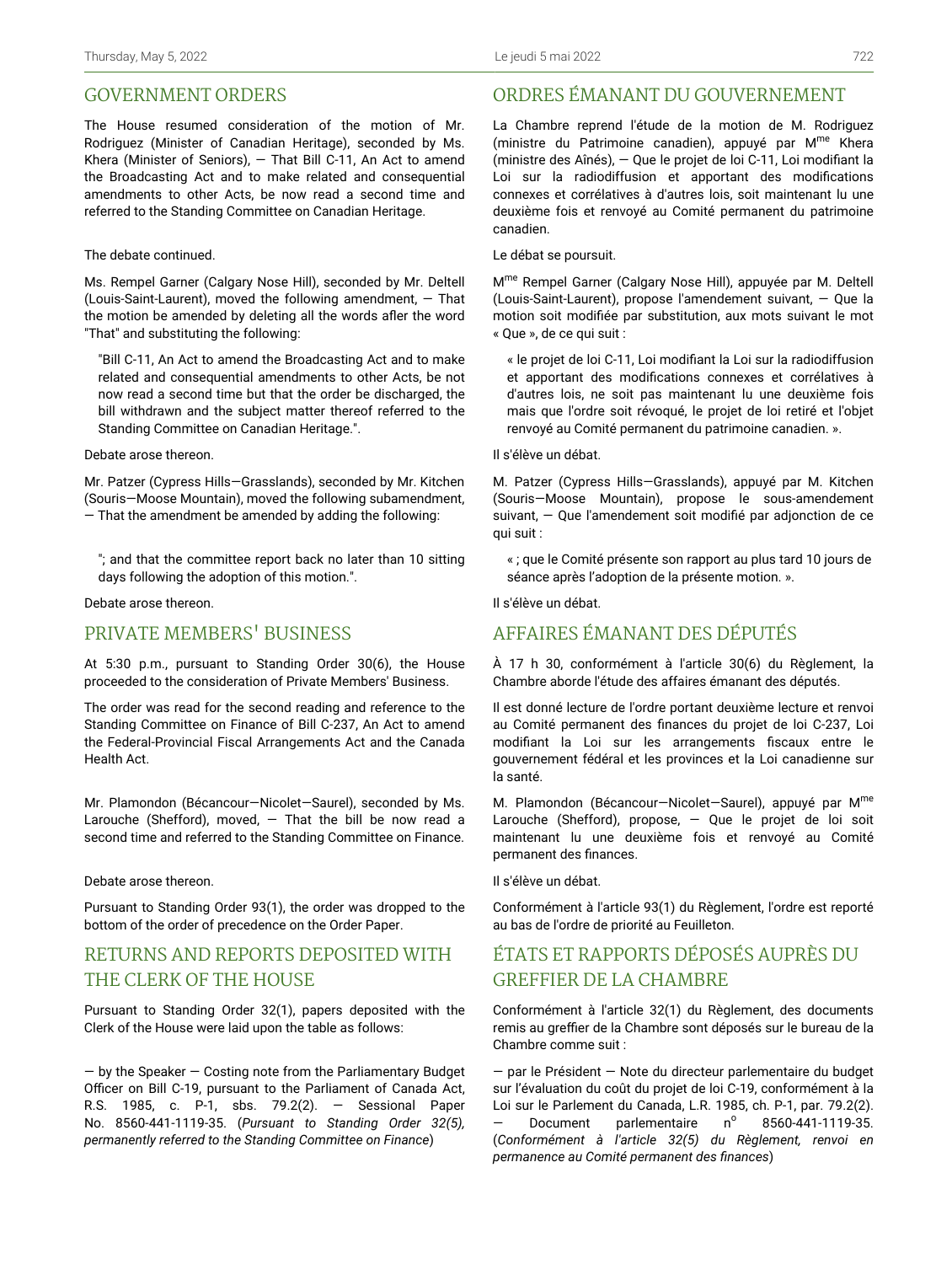$-$  by the Speaker  $-$  Costing note from the Parliamentary Budget Officer on the Budget 2022, pursuant to the Parliament of Canada Act, R.S. 1985, c. P-1, sbs. 79.2(2). — Sessional Paper No. 8560-441-1119-36. (*Pursuant to Standing Order 32(5), permanently referred to the Standing Committee on Finance*)

 $-$  by the Prime Minister  $-$  Report on the activities of the Office of the Intelligence Commissioner for the year ended December 31, 2021, pursuant to the Intelligence Commissioner Act, S.C. 2019, c. 13, s. 50 "22(3)". — Sessional Paper No. 8560-441-1268-01. (*Pursuant to Standing Order 32(5), permanently referred to the Standing Committee on Public Safety and National Security*)

— by Mr. Alghabra (Minister of Transport) — Report of VIA Rail Canada Inc., together with the Auditor General's Report, for the year ended December 31, 2021, pursuant to the Financial Administration Act, R.S. 1985, c. F-11, sbs. 150(1). — Sessional Paper No. 8560-441-128-01. (*Pursuant to Standing Order 32(5), permanently referred to the Standing Committee on Transport, Infrastructure and Communities*)

— by Mr. Alghabra (Minister of Transport) — Report of the Atlantic Pilotage Authority, together with the Auditor General's Report, for the year ended December 31, 2021, pursuant to the Financial Administration Act, R.S. 1985, c. F-11, sbs. 150(1). — Sessional Paper No. 8560-441-415-01. (*Pursuant to Standing Order 32(5), permanently referred to the Standing Committee on Transport, Infrastructure and Communities*)

 $-$  by Mr. Alghabra (Minister of Transport)  $-$  Report of the Laurentian Pilotage Authority, together with the Auditor General's Report, for the year ended December 31, 2021, pursuant to the Financial Administration Act, R.S. 1985, c. F-11, sbs. 150(1). — Sessional Paper No. 8560-441-416-01. (*Pursuant to Standing Order 32(5), permanently referred to the Standing Committee on Transport, Infrastructure and Communities*)

— by Mr. Alghabra (Minister of Transport) — Report of the Great Lakes Pilotage Authority, together with the Auditor General's Report, for the year ended December 31, 2021, pursuant to the Financial Administration Act, R.S. 1985, c. F-11, sbs. 150(1). — Sessional Paper No. 8560-441-417-01. (*Pursuant to Standing Order 32(5), permanently referred to the Standing Committee on Transport, Infrastructure and Communities*)

— by Mr. Alghabra (Minister of Transport) — Report of the Pacific Pilotage Authority, together with the Auditor General's Report, for the year ended December 31, 2021, pursuant to the Financial Administration Act, R.S. 1985, c. F-11, sbs. 150(1). — Sessional Paper No. 8560-441-418-01. (*Pursuant to Standing Order 32(5), permanently referred to the Standing Committee on Transport, Infrastructure and Communities*)

— by Ms. Freeland (Deputy Prime Minister and Minister of Finance) — Report of the Royal Canadian Mint, together with the Auditor General's Report, for the year ended December 31, 2021, pursuant to the Financial Administration Act, R.S. 1985, c. F-11, sbs. 150(1). — Sessional Paper No. 8560-441-176-01. (*Pursuant to Standing Order 32(5), permanently referred to the Standing Committee on Finance*)

— par le Président — Note du directeur parlementaire du budget sur le budget 2022, conformément à la Loi sur le Parlement du Canada, L.R. 1985, ch. P-1, par. 79.2(2). — Document parlementaire n<sup>o</sup> 8560-441-1119-36. (Conformément à l'article *32(5) du Règlement, renvoi en permanence au Comité permanent des finances*)

— par le premier ministre — Rapport sur les activités du Bureau du commissaire au renseignement pour l'année terminée le 31 décembre 2021, conformément à la Loi sur le commissaire au renseignement, L.C. 2019, ch. 13, art. 50 « 22(3) ». — Document parlementaire nº 8560-441-1268-01. (Conformément *à l'article 32(5) du Règlement, renvoi en permanence au Comité permanent de la sécurité publique et nationale*)

— par M. Alghabra (ministre des Transports) — Rapport de VIA Rail Canada Inc., ainsi que le rapport du vérificateur général y afférent, pour l'année terminée le 31 décembre 2021, conformément à la Loi sur la gestion des finances publiques, L.R. 1985, ch. F-11, par. 150 $(1)$ .  $-$  Document parlementaire n o 8560-441-128-01. (*Conformément à l'article 32(5) du Règlement, renvoi en permanence au Comité permanent des transports, de l'infrastructure et des collectivités*)

— par M. Alghabra (ministre des Transports) — Rapport de l'Administration de pilotage de l'Atlantique, ainsi que le rapport du vérificateur général y afférent, pour l'année terminée le 31 décembre 2021, conformément à la Loi sur la gestion des finances publiques, L.R. 1985, ch. F-11, par.  $150(1)$ .  $-$  Document parlementaire n<sup>o</sup> 8560-441-415-01. (Conformément à l'article *32(5) du Règlement, renvoi en permanence au Comité permanent des transports, de l'infrastructure et des collectivités*)

— par M. Alghabra (ministre des Transports) — Rapport de l'Administration de pilotage des Laurentides, ainsi que le rapport du vérificateur général y afférent, pour l'année terminée le 31 décembre 2021, conformément à la Loi sur la gestion des finances publiques, L.R. 1985, ch. F-11, par.  $150(1)$ .  $-$  Document parlementaire n<sup>o</sup> 8560-441-416-01. (Conformément à l'article *32(5) du Règlement, renvoi en permanence au Comité permanent des transports, de l'infrastructure et des collectivités*)

— par M. Alghabra (ministre des Transports) — Rapport de l'Administration de pilotage des Grands Lacs, ainsi que le rapport du vérificateur général y afférent, pour l'année terminée le 31 décembre 2021, conformément à la Loi sur la gestion des finances publiques, L.R. 1985, ch. F-11, par.  $150(1)$ .  $-$  Document parlementaire n<sup>o</sup> 8560-441-417-01. (Conformément à l'article *32(5) du Règlement, renvoi en permanence au Comité permanent des transports, de l'infrastructure et des collectivités*)

— par M. Alghabra (ministre des Transports) — Rapport de l'Administration de pilotage du Pacifique, ainsi que le rapport du vérificateur général y afférent, pour l'année terminée le 31 décembre 2021, conformément à la Loi sur la gestion des finances publiques, L.R. 1985, ch. F-11, par. 150(1). — Document parlementaire n<sup>o</sup> 8560-441-418-01. (Conformément à l'article *32(5) du Règlement, renvoi en permanence au Comité permanent des transports, de l'infrastructure et des collectivités*)

— par M me Freeland (vice-première ministre et ministre des Finances) — Rapport de la Monnaie royale canadienne, ainsi que le rapport du vérificateur général y afférent, pour l'année terminée le 31 décembre 2021, conformément à la Loi sur la gestion des finances publiques, L.R. 1985, ch. F-11, par. 150(1).